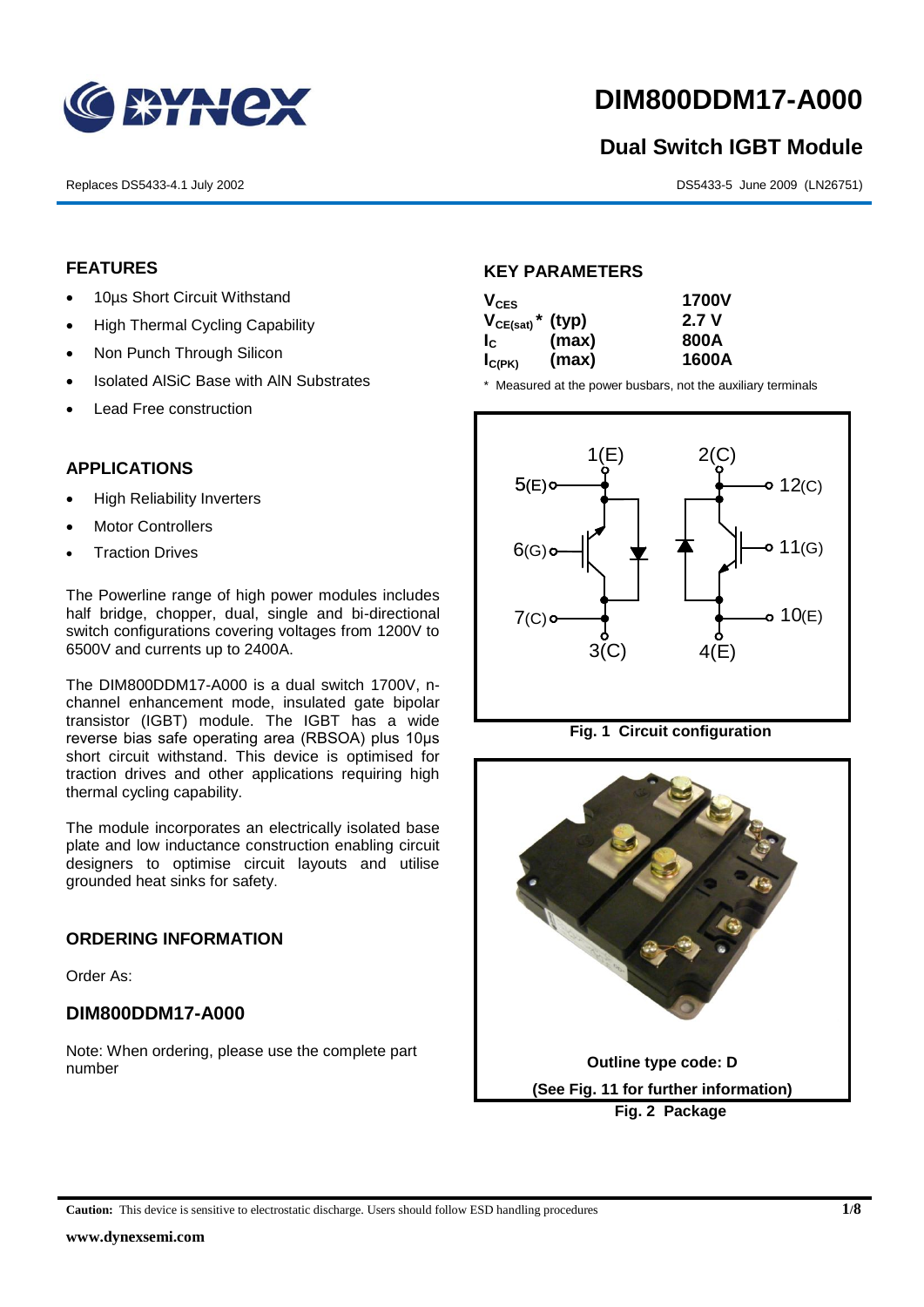#### **ABSOLUTE MAXIMUM RATINGS**

Stresses above those listed under 'Absolute Maximum Ratings' may cause permanent damage to the device. In extreme conditions, as with all semiconductors, this may include potentially hazardous rupture of the package. Appropriate safety precautions should always be followed. Exposure to Absolute Maximum Ratings may affect device reliability.

#### **Tcase = 25°C unless stated otherwise**

| Symbol           | <b>Parameter</b>                  | <b>Test Conditions</b>                                   | Max. | <b>Units</b> |
|------------------|-----------------------------------|----------------------------------------------------------|------|--------------|
| $V_{CES}$        | Collector-emitter voltage         | $V_{GF} = 0V$                                            | 1700 | V            |
| $V_{GES}$        | Gate-emitter voltage              |                                                          | ±20  | $\vee$       |
| $I_{\rm C}$      | Continuous collector current      | $T_{\text{case}} = 75^{\circ}C$                          | 800  | A            |
| $I_{C(PK)}$      | Peak collector current            | 1ms, $T_{\text{case}} = 110^{\circ}$ C                   | 1600 | A            |
| $P_{\text{max}}$ | Max. transistor power dissipation | $T_{\text{case}} = 25^{\circ}C$ , $T_i = 150^{\circ}C$   | 6940 | W            |
| $I^2t$           | Diode $I^2t$ value                | $V_R = 0$ , $t_p = 10$ ms, $T_i = 125$ °C                | 120  | $kA^2s$      |
| $V_{\sf isol}$   | Isolation voltage - per module    | Commoned terminals to base plate.<br>AC RMS, 1 min, 50Hz | 4000 | $\vee$       |
| $Q_{PD}$         | Partial discharge - per module    | IEC1287, $V_1$ = 1800V, $V_2$ = 1300V, 50Hz RMS          | 10   | рC           |

#### **THERMAL AND MECHANICAL RATINGS**

| Internal insulation material:     | AIN              |
|-----------------------------------|------------------|
| Baseplate material:               | <b>AISiC</b>     |
| Creepage distance:                | 20 <sub>mm</sub> |
| Clearance:                        | 10 <sub>mm</sub> |
| CTI (Comparative Tracking Index): | 350              |

| <b>Symbol</b>           | <b>Parameter</b>                                      | <b>Test Conditions</b>                        | Min   | Typ. | <b>Max</b> | <b>Units</b> |
|-------------------------|-------------------------------------------------------|-----------------------------------------------|-------|------|------------|--------------|
| $R_{th(i-c)}$           | Thermal resistance -<br>transistor (per switch)       | Continuous dissipation -<br>junction to case  |       |      | 18         | °C/kW        |
| $R_{th(j-c)}$           | Thermal resistance -<br>diode (per switch)            | Continuous dissipation -<br>junction to case  |       |      | 40         | °C/kW        |
| $R_{th(c-h)}$           | Thermal resistance -<br>case to heatsink (per module) | Mounting torque 5Nm<br>(with mounting grease) |       |      | 8          | °C/kW        |
| $\mathsf{T}_\mathsf{i}$ | Junction temperature                                  | Transistor                                    |       | ۰    | 150        | $^{\circ}C$  |
|                         |                                                       | Diode                                         |       | ۰    | 125        | $^{\circ}C$  |
| $T_{\text{stg}}$        | Storage temperature range                             |                                               | $-40$ | ٠    | 125        | $^{\circ}C$  |
|                         |                                                       | Mounting - M6                                 |       |      | 5          | <b>Nm</b>    |
|                         | Screw torque                                          | Electrical connections - M4                   |       |      | 2          | Nm           |
|                         |                                                       | Electrical connections - M8                   |       |      | 10         | <b>Nm</b>    |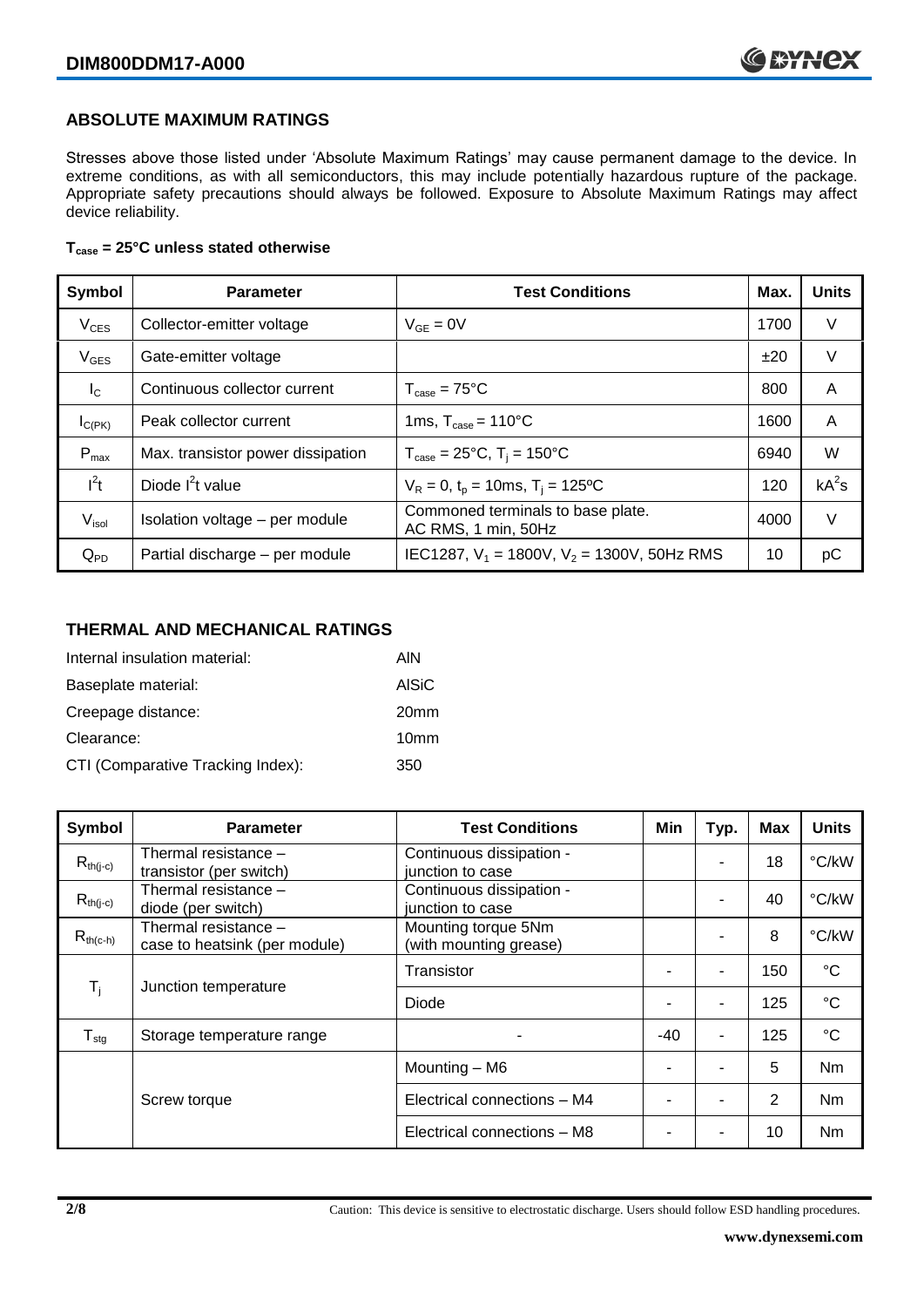#### **ELECTRICAL CHARACTERISTICS**

#### **Tcase = 25°C unless stated otherwise.**

| <b>Symbol</b>                 | <b>Parameter</b>                               | <b>Test Conditions</b>                                                           |                | Min | <b>Typ</b> | <b>Max</b> | <b>Units</b> |
|-------------------------------|------------------------------------------------|----------------------------------------------------------------------------------|----------------|-----|------------|------------|--------------|
|                               |                                                | $V_{GF} = 0V$ , $V_{CE} = V_{CES}$                                               |                |     |            | 1          | mA           |
| $I_{\text{CES}}$              | Collector cut-off current                      | $V_{GF} = 0V$ , $V_{CF} = V_{CES}$ , $T_{case} = 125^{\circ}C$                   |                |     |            | 25         | mA           |
| $I_{\text{GES}}$              | Gate leakage current                           | $V_{GE} = \pm 20V$ , $V_{CE} = 0V$                                               |                |     |            | 4          | μA           |
| $V_{GE(TH)}$                  | Gate threshold voltage                         | $I_C = 40mA$ , $V_{GE} = V_{CE}$                                                 |                | 4.5 | 5.5        | 6.5        | $\vee$       |
| $\ddagger$                    | Collector-emitter                              | $V_{GE} = 15V$ , $I_C = 800A$                                                    |                |     | 2.7        | 3.2        | $\vee$       |
| $V_{CE(sat)}$                 | saturation voltage                             | $V_{GE}$ = 15V, $I_C$ = 800A, $T_i$ = 125°C                                      |                |     | 3.4        | 4.0        | $\vee$       |
| $I_F$                         | Diode forward current                          | DC                                                                               |                |     |            | 800        | A            |
| $I_{FM}$                      | Diode maximum forward current                  | $t_{p} = 1$ ms                                                                   |                |     |            | 1600       | A            |
|                               | $V_F$ <sup>†</sup><br>Diode forward voltage    | $I_F = 800A$                                                                     |                |     | 2.2        | 2.5        | $\vee$       |
|                               |                                                | $I_F = 800A$ , $T_i = 125^{\circ}C$                                              |                |     | 2.3        | 2.6        | $\vee$       |
| $C_{\text{ies}}$              | Input capacitance                              | $V_{CF} = 25V$ , $V_{GF} = 0V$ , f = 1MHz                                        |                |     | 60         |            | nF           |
| $Q_g$                         | Gate charge                                    | ±15V                                                                             |                |     | 9          |            | μC           |
| $C_{res}$                     | Reverse transfer capacitance                   | $V_{CE} = 25V$ , $V_{GE} = 0V$ , f = 1MHz                                        |                |     | ۰          |            | nF           |
| $L_M$                         | Module inductance - per switch                 |                                                                                  |                |     | 20         |            | nH           |
| $R_{INT}$                     | Internal transistor resistance -<br>per switch |                                                                                  |                |     | 270        |            | $\mu\Omega$  |
|                               |                                                | $T_i = 125$ °C, V <sub>CC</sub> = 1000V<br>$t_p \le 10 \mu s$ , $V_{GE} \le 15V$ | $\mathbf{I}_1$ |     | 3700       |            | A            |
| $\mathsf{SC}_{\mathsf{Data}}$ | Short circuit current, I <sub>SC</sub>         | $V_{CE \text{ (max)}} = V_{CES} - L^* \times dl/dt$<br>IEC 60747-9               | I <sub>2</sub> |     | 3200       |            | A            |

#### **Note:**

 $\dagger$  Measured at the power busbars, not the auxiliary terminals

 $\check{}$  L is the circuit inductance +  $L_M$ 

**Caution:** This device is sensitive to electrostatic discharge. Users should follow ESD handling procedures **3/8**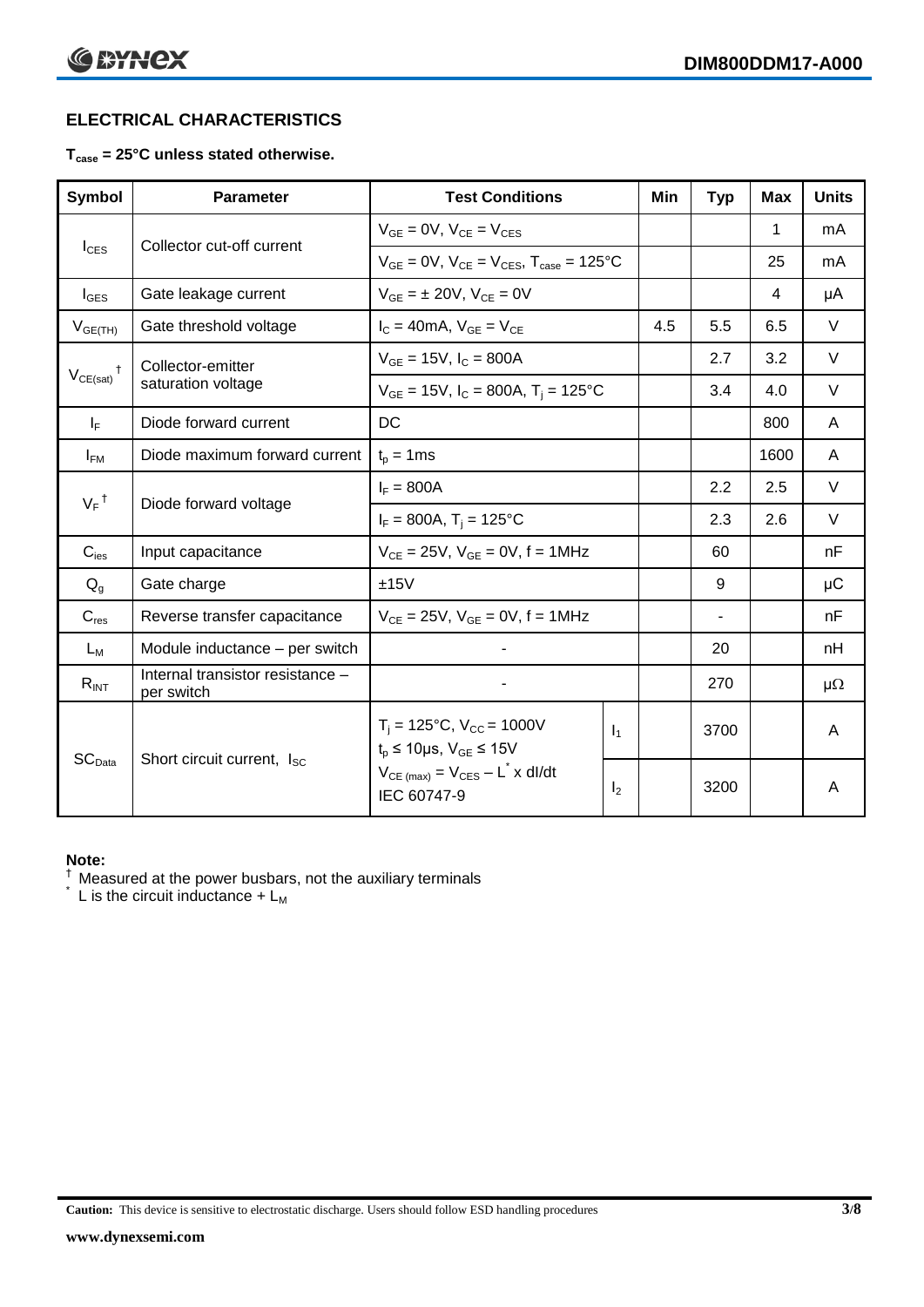#### **ELECTRICAL CHARACTERISTICS**

**Tcase = 25°C unless stated otherwise**

| Symbol              | <b>Parameter</b>               | <b>Test Conditions</b>   | Min | Typ. | <b>Max</b> | <b>Units</b> |
|---------------------|--------------------------------|--------------------------|-----|------|------------|--------------|
| $t_{d(\text{off})}$ | Turn-off delay time            | $I_{C} = 800A$           |     | 1250 |            | ns           |
| $t_{f}$             | Fall time                      | $V_{GF} = \pm 15V$       |     | 170  |            | ns           |
| $E_{OFF}$           | Turn-off energy loss           | $V_{CF} = 900V$          |     | 230  |            | mJ           |
| $t_{d(on)}$         | Turn-on delay time             | $R_{G(ON)} = 2.2\Omega$  |     | 250  |            | ns           |
| $t_{r}$             | Rise time                      | $R_{G(OFF)} = 2.2\Omega$ |     | 250  |            | ns           |
| $E_{ON}$            | Turn-on energy loss            | $L_s \sim 100$ nH        |     | 220  |            | mJ           |
| $Q_{rr}$            | Diode reverse recovery charge  | $I_F = 800A$             |     | 200  |            | $\mu$ C      |
| $I_{rr}$            | Diode reverse recovery current | $V_{CF} = 900V$          |     | 460  |            | A            |
| $E_{rec}$           | Diode reverse recovery energy  | $dl_F/dt = 4000A/\mu s$  |     | 130  |            | mJ           |

#### **Tcase = 125°C unless stated otherwise**

| Symbol              | <b>Parameter</b>               | <b>Test Conditions</b>   | Min | Typ. | <b>Max</b> | <b>Units</b> |
|---------------------|--------------------------------|--------------------------|-----|------|------------|--------------|
| $t_{d(\text{off})}$ | Turn-off delay time            | $I_{C} = 800A$           |     | 1500 |            | ns           |
| $t_{f}$             | Fall time                      | $V_{GF} = \pm 15V$       |     | 200  |            | ns           |
| $E_{OFF}$           | Turn-off energy loss           | $V_{CF} = 900V$          |     | 360  |            | mJ           |
| $t_{d(on)}$         | Turn-on delay time             | $R_{G(ON)} = 2.2\Omega$  |     | 400  |            | ns           |
| $t_{r}$             | Rise time                      | $R_{G(OFF)} = 2.2\Omega$ |     | 250  |            | ns           |
| $E_{ON}$            | Turn-on energy loss            | $L_s \sim 100nH$         |     | 340  |            | mJ           |
| $Q_{rr}$            | Diode reverse recovery charge  | $I_F = 800A$             |     | 330  |            | μC           |
| $I_{rr}$            | Diode reverse recovery current | $V_{CE}$ = 900V          |     | 530  |            | A            |
| $E_{rec}$           | Diode reverse recovery energy  | $dl_F/dt = 4000A/\mu s$  |     | 200  |            | mJ           |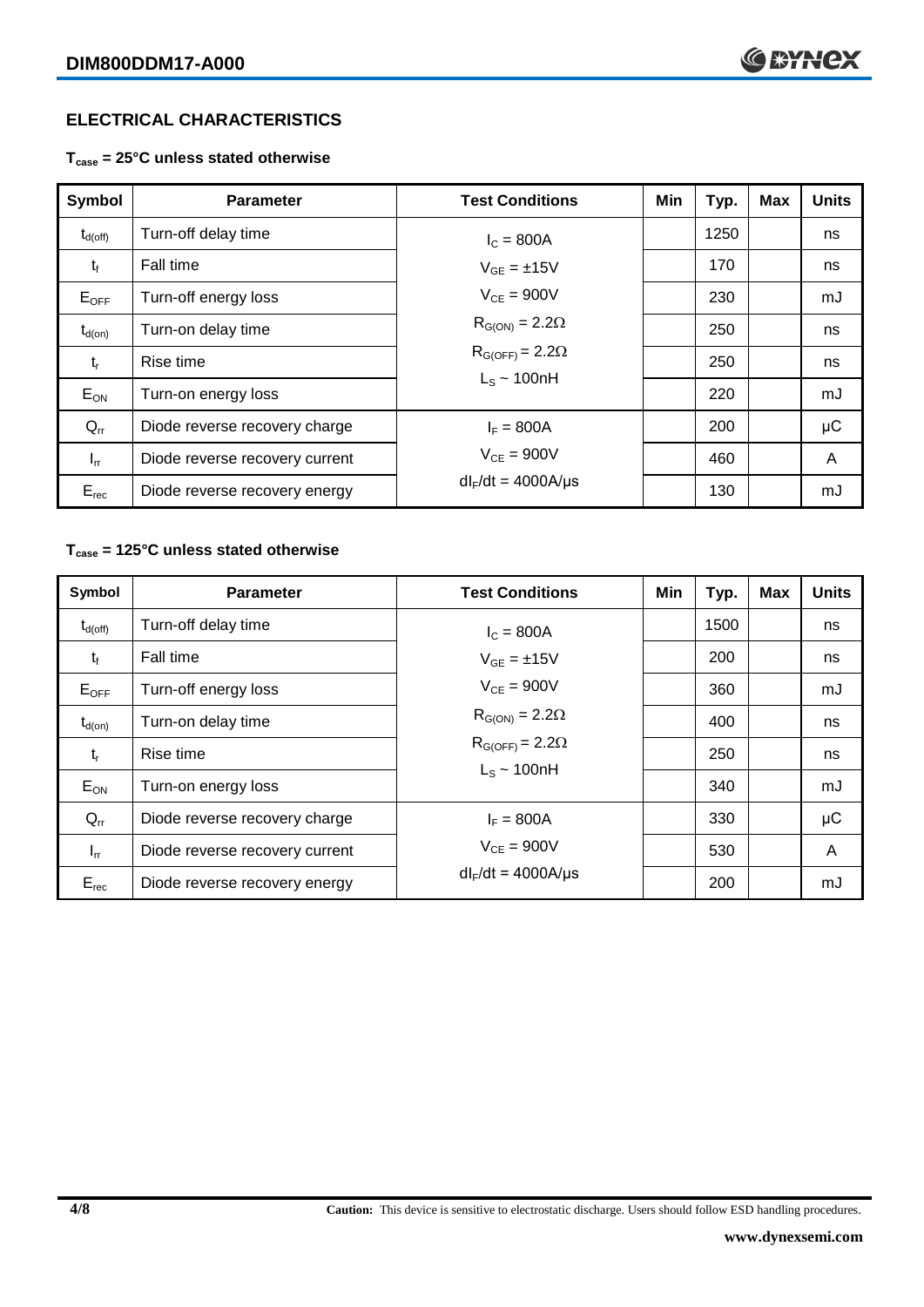



**Caution:** This device is sensitive to electrostatic discharge. Users should follow ESD handling procedures **5/8**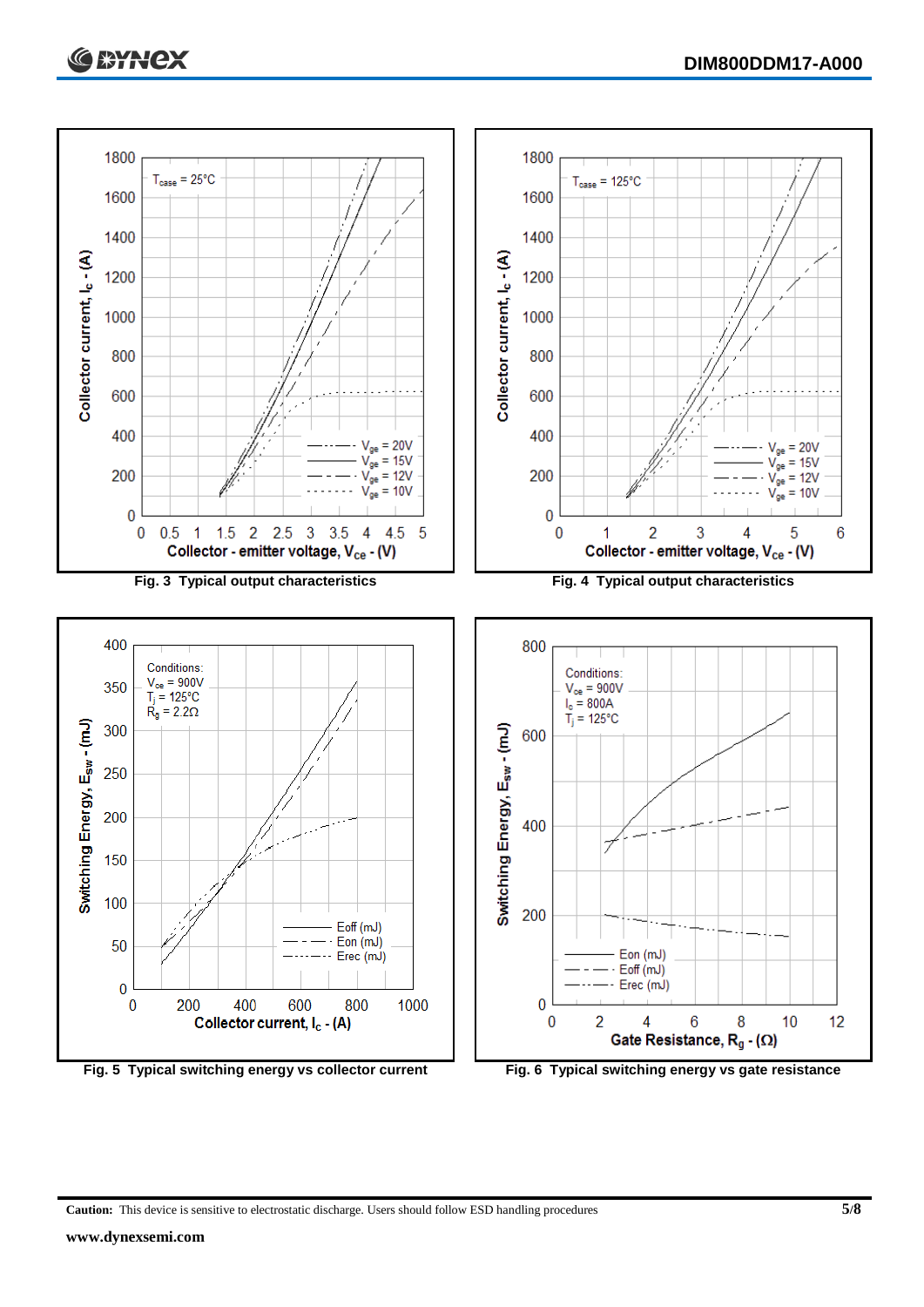

**Fig. 9 Diode reverse bias safe operating area Fig. 10 Transient thermal impedance**

**6/8 Caution:** This device is sensitive to electrostatic discharge. Users should follow ESD handling procedures.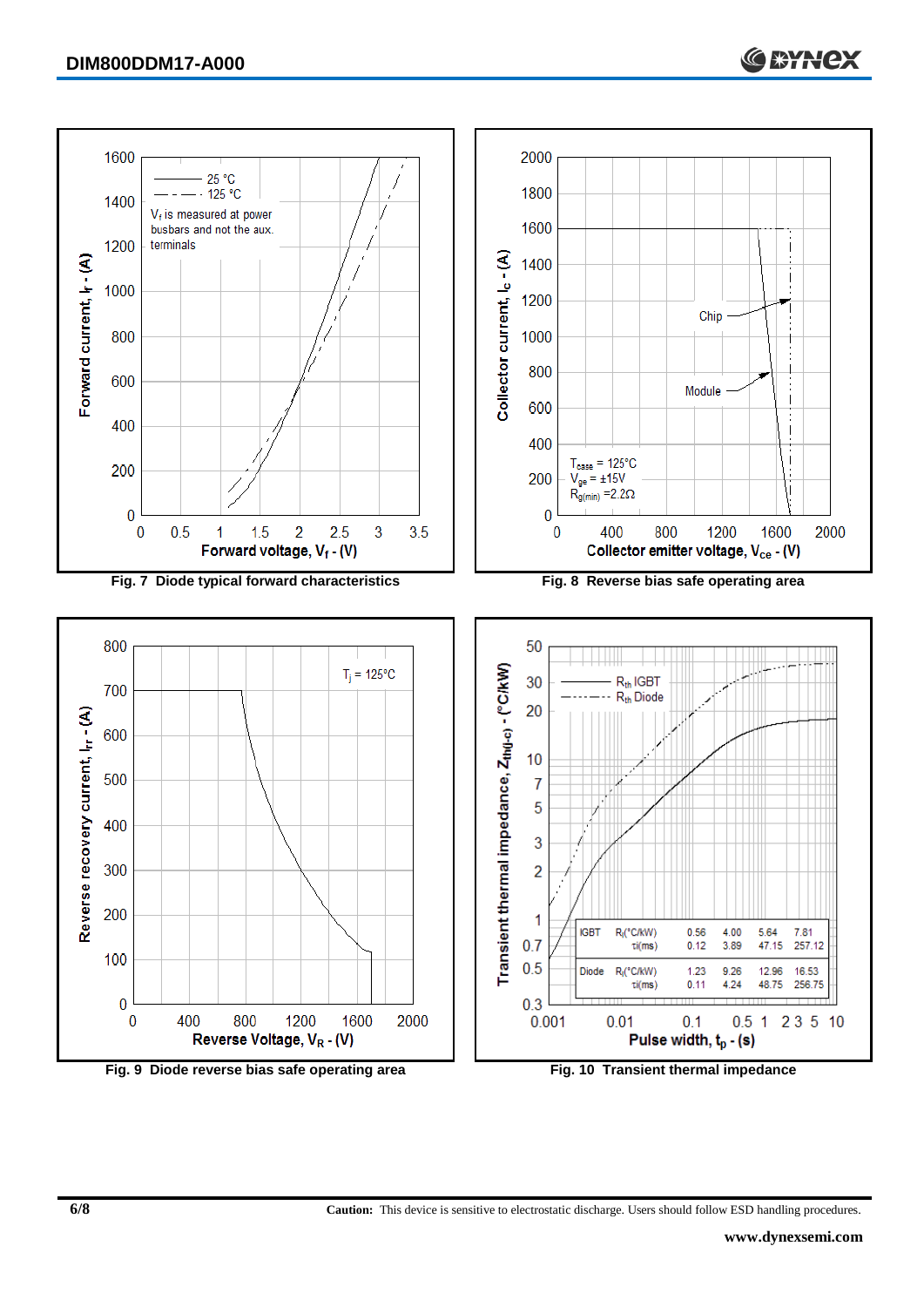

#### **PACKAGE DETAILS**

For further package information, please visit our website or contact Customer Services. All dimensions in mm, unless stated otherwise. **DO NOT SCALE.**



**Caution:** This device is sensitive to electrostatic discharge. Users should follow ESD handling procedures **7/8**